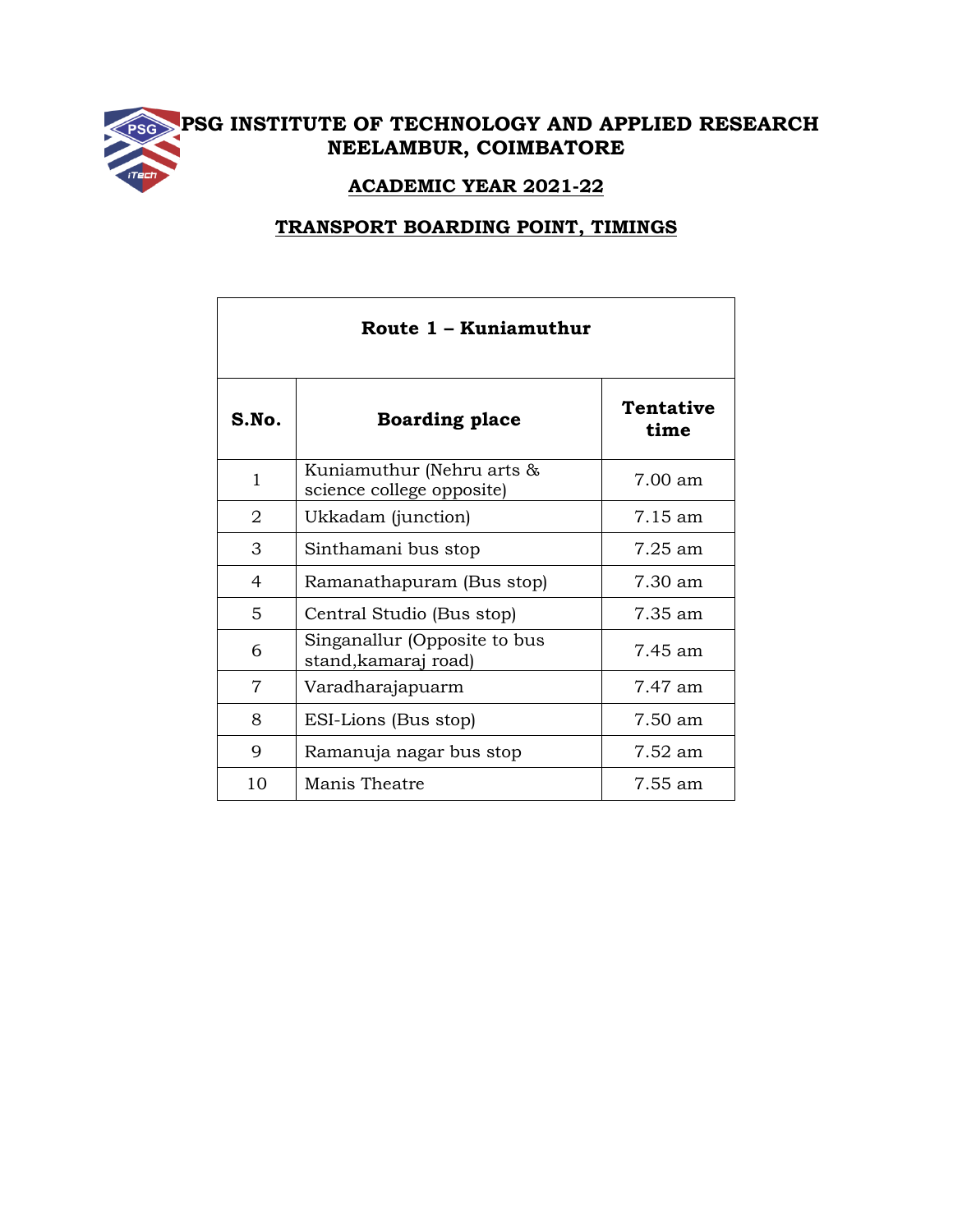| Route 2- Vadavalli (AC Bus) |                                                    |                          |  |  |
|-----------------------------|----------------------------------------------------|--------------------------|--|--|
| S.No.                       | <b>Boarding place</b>                              | <b>Tentative</b><br>time |  |  |
| 1                           | Vadavalli (Round anna)                             | $7.15 \text{ am}$        |  |  |
| 2                           | Pn puthur (bus stop)                               | $7.20~\text{am}$         |  |  |
| 3                           | Lali road (bus stop)                               | $7.25$ am                |  |  |
| 4                           | Saibaba Colony (New KVB<br>bank)                   | 7.30 am                  |  |  |
| 5                           | Saibaba Kovil (Opposite to<br>Annaimalai showroom) | 7.35 am                  |  |  |
| 6                           | Kalyan Silks (100 feet road)                       | 7.40 am                  |  |  |

| Route 3- Gandhipuram |                           |                          |  |  |
|----------------------|---------------------------|--------------------------|--|--|
| S.No.                | <b>Boarding place</b>     | <b>Tentative</b><br>time |  |  |
| 1                    | Gandhipuram (R V hotel)   | $7.50 \text{ am}$        |  |  |
| 2                    | P.N. Palayam (Bus stop)   | 7.55 am                  |  |  |
| 3                    | Lakshmi Mills (Axis bank) | 7.58 am                  |  |  |
| 4                    | Peelamedu (Near bridge)   | 8.05 am                  |  |  |
| 5                    | Fun Mall                  | $8.10 \text{ am}$        |  |  |
| 6                    | Hopes (Alagu pharmacy)    | 8.15 am                  |  |  |